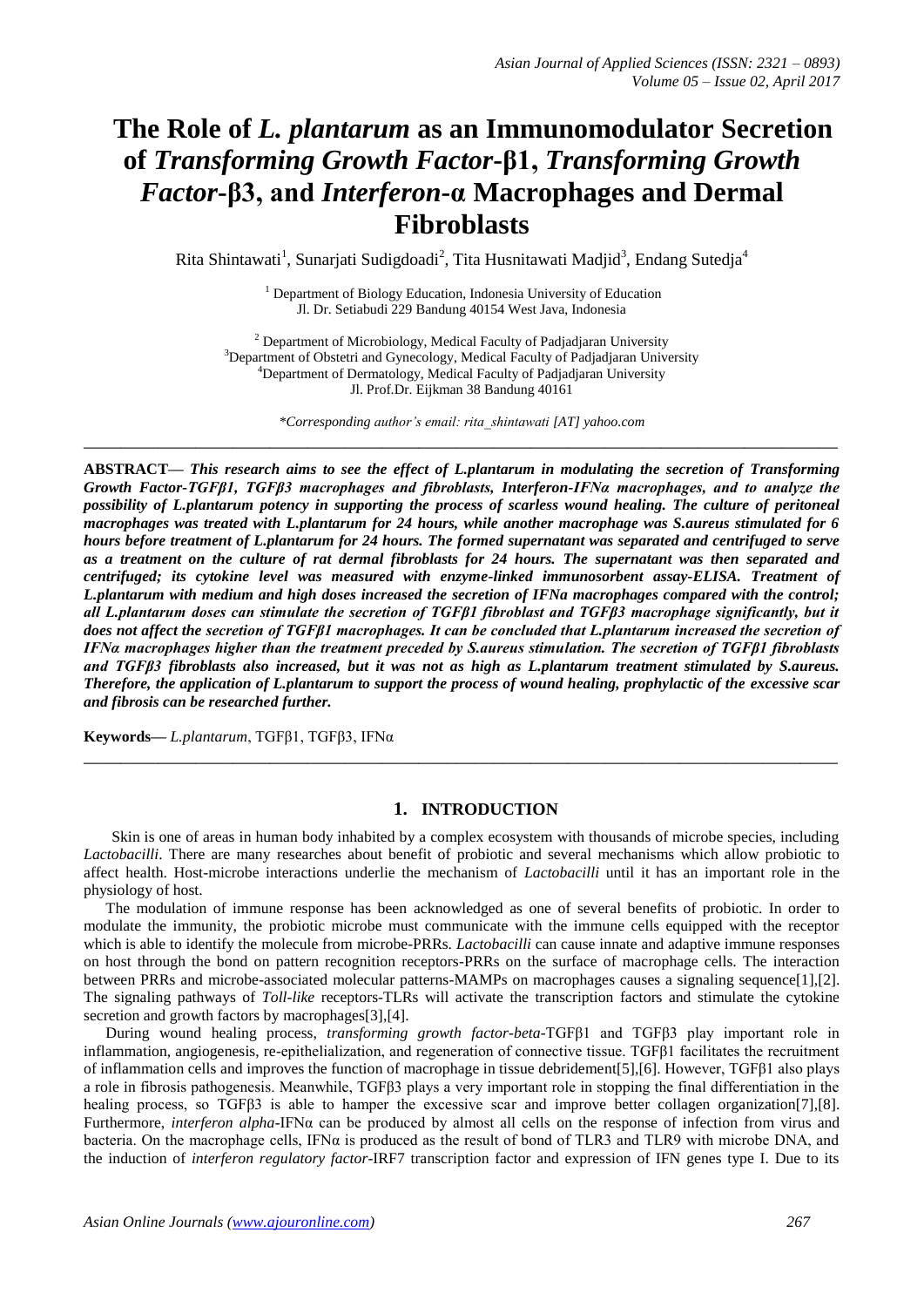apoptotic effect on fibroblasts, IFNα has been used for fibrosis therapy on several tissues, but its side effect limits the use of IFN $\alpha$  for therapy at last[9],[10].

Probiotic modulates the host immune response through macrophage cells[11]. Several cytokines produced by macrophages cause the in-depth effect on fibroblast migration, proliferation, production of extracellular matrix, and several cytokines and growth factors[12]. Based on several research results, *L.plantarum* can modulate the host immune response, so it is able to modulate the secretion of several cytokines and growth factors, such as TGF and IFN[13]. The production of cytokine and growth factor during the healing process depends on the regulation preceded by communication between macrophages and fibroblasts, and virulence factor from microbe[14]. Since virulence of *L.plantarum* on human skin is low[15], our hypothesis is that *L.plantarum* is able to activate the proinflammatory response, but it is not on par with the pathogen microbe. Therefore, this research is conducted to see the effect of *L.plantarum* in modulating the secretion of IFNα macrophages and TGFβ1, TGFβ3 secreted by macrophages and fibroblasts, and to analyze the possibility of application of *L.plantarum* in promoting the process of *scarless* wound healing.

## **2. MATERIAL AND METHODS**

#### **2.1 Animals.**

For this experiment, 6-week old male *Rattus norvegicus*-*Wistar* rat were used. Rat received a normal diet and water *ad libitum*, and were kept in isolation at a constant temperature of 24°C and humidity, with a cycle of 12 h light/12 h darkness, in animal house of Eijkman Education Hospital. Rat were sacrificed by cervical dislocation. The tenets of the Declaration of Helsinki were observed, and institutional animal experimentation committee approval was granted.

## 2.2 **Peritoneal macrophages-Pm culture**.

Macrophage cells obtained from rats, were washed 3 times, counted, and their viability was assessed with Trypan blue. Afterward, the macrophages was cultured in RPMI 1640 + 3% fetal calf serum (FCS) in an incubator 5%  $CO<sub>2</sub>$  at 37°C for 45 minutes to allow macrophages attaching to the plate; then macrophages was displaced into a number of wells,  $0.5 \times 10^6$  cells/well. The treatment may begin 4-24 hours after plating[16].

## 2.3 **Skin dermal fibroblast culture**.

A sample of rat skin that has been minced 2-3 mm<sup>2</sup> in size was transferred into a plate that contained DMEM +  $10\%$ FCS; the fibroblast cells attached were cultured in an incubator 5% CO2; at 37°C till achieved confluence. The third passage fibroblasts that have assesed the viability of which has been examined was then transferred in a number of wells,  $0.5 \times 10^5$  cells/well, and now ready to do treatment with the supernatant of macrophages culture for 24 hour. Then, the supernatant was separated for measuring cytokines levels. Medium and chemical were from Sigma-Aldrich (Life science. St. Louis. MO)[16].

#### 2.4 **Microbial cultures.**

An ATCC25923-derived *S.aureus* was cultured in a Mueller Hinton (Oxoid, Thermo Scientific, UK) and incubated at 37°C for 24 hours in an aerobic condition. An ATCC8014-derived *L.plantarum* was cultured in a Mann-Rogosa Sharpe broth (Difco, Detroit, MI) and incubated at 37°C for 24 hours in an anaerobic condition. The cultures were harvested at a *mid-log* phase and then a bacterial suspension was made by comparison with McFarland standard, adjusted to an approximate concentration of  $10^6$ , $10^7$ , $10^8$ cfu/mL (*S-aureus-Sa*) and  $10^6$ , $10^7$ , $10^8$  cfu/mL (*L.plantarum-Lp*), and confirmed by spectrophotometer. Furthermore, a killing process was done by heating in a waterbath at 70°C for 30 minutes, and then left at room temperature and stored at 4°C until its use. Medium were purchased from Oxoid (Thermo Scientific, UK).

### 2.5 **Stimulation of macrophage cells with** *S.aureus* **and treatment of** *L.plantarum*.

The overnight incubated peritoneal macrophages cell culture,  $0.5 \times 10^5$  cells/well was then stimulated by Sa at dosages of  $10^6$ , $10^7$ , $10^8$  cells/mL for 6 hours. Supernatant was removed and washing was done by RPMI twice, and then Lp was added at dosages of  $10^6$ ,  $10^7$ ,  $10^8$  cells/mL (Lp and SaLp), incubated for 24 hours before detecting macrophages cytokine levels. 100 μL macrophages supernatant transferred to fibroblast culture, incubated for 24 hours. After that, collected supernatant was centrifuged at 2000 g for 10 minutes, then fibroblast culture supernatant was transferred into an ELISA plate for the measurement of the fibroblast cytokine levels.

#### 2.6 **Cytokine determination by ELISA.**

Cytokine concentration in culture supernatants were assayed by sandwich ELISA. TGFβ1, TGFβ3 were detemined using a mouse anti-rat TGFβ1-TGFβ3 mAb as the capture Ab and a biotinylated mouse anti-rat TGFβ1-TGFβ3 mAb as a detection Ab. To detemine IFNα levels, mouse anti-rat IFNα mAb as the capture Ab and a biotinylated mouse anti-rat IFNα mAb as a detection Ab. The absorbnce of each micro plate was read using 450 nm as the primary length and 570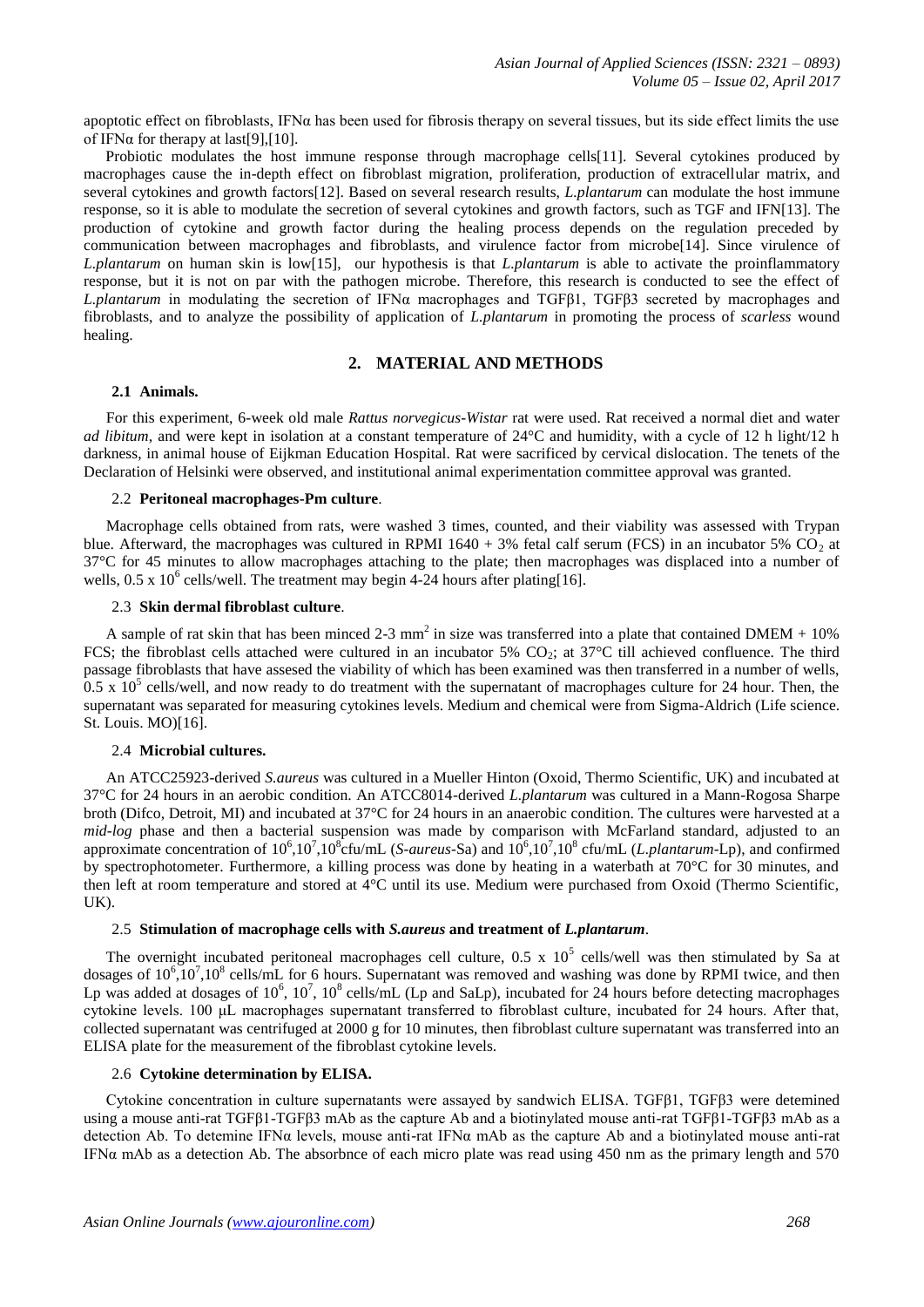nm as the reference wave length. All test were done in triplicate. All of these Abs and recombinant cytokines were purchased from Cloud-Clone Corp USA.

## 2.7 **Statistical analysis.**

The data were analysed by SPSS 21 software using one way ANOVA and Tukey's Post Hoc mean comparison test. A value of p<0.05 was considered as statistically significant.

## **3. RESULTS AND DISCUSSION**

## **3.1** *L.plantarum* **stimulates the production of TGFβ1 fibroblasts, but not with TGFβ1 macrophages.**

After 24 hours of *L.plantarum* treatment on fibroblast culture, the production of TGFβ1 cytokines increased significantly (p<0.05), while the increase of TGFβ1 macrophages only happened on *L.plantarum* treatment with high dose compared with the increase of TGFβ1 caused by *S.aureus* treatment with the lowest dose (Figure 1.a-b). *L.plantarum* treatment preceded by stimulation of S.aureus-SaLp also caused the increase of fibroblast TGFβ1 level, but it did not happen on macrophages culture.

**3.2 The highest level of TGFβ3 macrophages was caused by Lp treatment with 10<sup>6</sup> dose; while the highest TGFβ3 fibroblasts level was caused by Lp treatment with 10<sup>8</sup> dose.**

Lp treatment with low dose on macrophages culture increased TGFβ3 level, along with the increasing Lp dose, TGFβ3 macrophages kept decreasing, but SaLp produced higher level of TGFβ3. As shown in Figure 1.c-d, the highest TGFβ3 content was achieved with SaLp treatment of high dose on macrophages culture as well as fibroblasts. It seems that high level of TGFβ3 macrophages correlated with the increase of TGFβ3 on fibroblast culture.

**3.3 The highest level of IFNα macrophages was achieved with 10<sup>7</sup> dose Lp treatment.**

Figure 1.e shows that Lp treatment on macrophages culture successfully stimulated the production of IFN $\alpha$ , but it was not as high as the level achieved by Lp; Sa stimulation on SaLp treatment also successfully improved IFNα level significantly (p<0.05). It seems that IFN $\alpha$  resulted from the stimulation of *S.aureus* with the lowest dose for 6 hours caused high IFNα level. Along with the increase of stimulation dose, IFNα level also increased too. (*data are not shown*).

## **3.4 Correlation between TGFβ1 macrophages and TGFβ3 fibroblasts.**

Figure 2.a-c. Sa stimulation preceding the Lp treatment on macrophages culture-SaLp, such as Lp treatment, correlated with the increase of TGF $\beta$ 1 and TGF $\beta$ 3 level on fibroblasts culture (p<0.01).

Many researchers have understood that the surface microflora affects the innate and adaptive immune system. The beneficial effect of microflora in the gastrointestinal tract supports the use of probiotic[17]. Probiotic in the process of wound healing has been used by the researchers with the promising result[18],[19]. Our research aims to analyze the role of *L.plantarum* on the secretion of some cytokines resulted from the culture of macrophages and fibroblasts *in vitro*. TGFβ1 is one of cytokines which can function as the pro-inflammatory cytokines and the anti-inflammation at other times[7],[20]. The inflammation phase on wound healing process is dominated by inflammation cells, such as macrophages through cytokines and the resulting growth factor[21]. In this research, macrophages culture is challenged with several treatments involving *S.aureus* as the stimulant and *L.plantarum* in which cytokine level of supernatant is then measured with ELISA.

Peritoneal macrophages-Pm is the most mature type of cell compared with bone marrow-Bm and spleen-SPm macrophages [22]; it is the reason of researcher to use MP as one of research objects. Besides, macrophages is a cell which can transform from macrophage pro-inflammatory phenotype to alternative/reparative phenotype; this transition is a requirement for change from inflammation phase to proliferation phase on wound healing process[20],[21]. The production of cytokines and growth factors during the healing process depends on the regulation preceded by crosstalk between several cells on the injured area; in this research, it is crosstalk between macrophage and fibroblast[23]. We used fibroblast cell since this cell is very important in proliferation and remodeling phases. The failure in the inflammation phase will be highly influential on the next phases and it can cause abnormality in wound healing. Besides the crosstalk between macrophage and fibroblast, the cytokines level is also affected by the factor of microbe virulence. The difference between *Lipoteichoic acid*-LTA *L.plantarum* and LTA pathogen, such as *S.aureus*, depends on the amount of third acyl chain and the degree of acyl chain saturation, and the sugar substitute on Gro-P chain (glucose and galactose on *L.plantarum*, GlcNAc on *S.aureus*), [15],[24] which makes *L.plantarum* an activator of TLR2 and low inductor of TNFα for macrophages. When a microbe is more virulent, the induction of cytokine production is higher, and vice versa[14]. Thus, based on our result, the highest level of IFN $\alpha$  macrophages as the consequence of challenge with high-dose Lp, was as not as high as IFNα level due to the challenge with *S.aureus* (the data are not shown).

Besides *T lymphocyte regulator*-Treg cells, finding of our researsch, macrophages also secreted TGFβ1. Although it is not too significant, the increase of TGFβ1 macrophages as the result of Lp treatment in this research shows that this species is able to modulate the function of macrophages in secreting growth factor which is very important in wound healing. The optimal TGFβ1 level is highly required in regulating the function of another cell in this process, such as fibroblasts. At the right time, fibroblast needs to be activated through cytokines and growth factors secreted by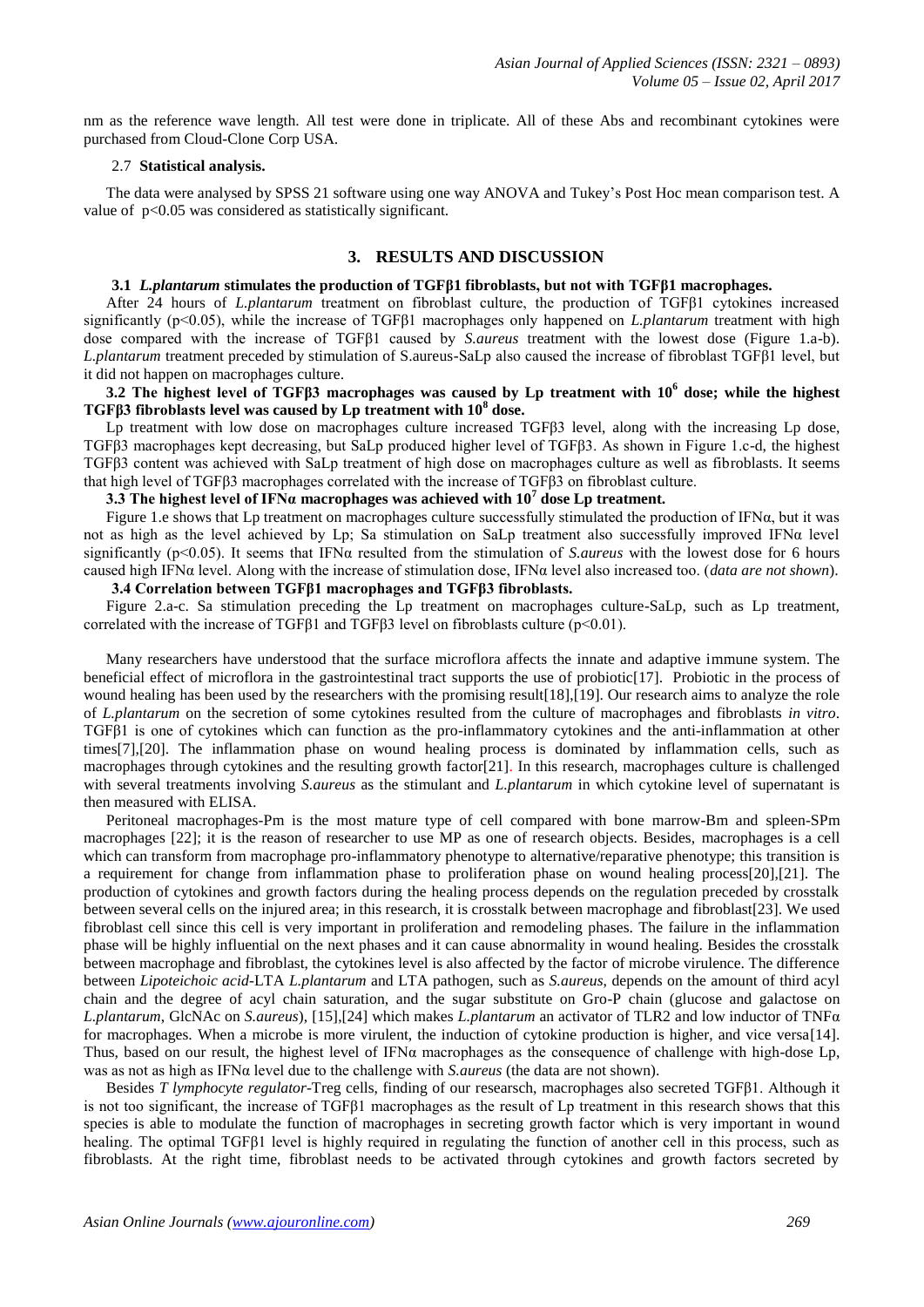macrophages. TGFβ1 is very important in fibroblast activation to proliferate and differentiate and to produce TGFβ fibroblast which can stimulate and reduce the required function of fibroblast[21],[23].

Our research shows the increase of TGFβ1 and TGFβ3 fibroblast level after challenged with supernatant containing macrophage TGFβ1. It shows that macrophage TGFβ1 can stimulate the production of TGFβ1 and TGFβ3 by fibroblast, as seen at fig. 2, which means that macrophages definitely controls fibroblast function in producing growth factors which is very important in wound healing process. It also applies to stimulation of *S.aureus* preceding Lp treatment.

It has been known that there are 5 types of TGFβ; three of them (TGFβ1, TGFβ2, and TGFβ3) are in mammals, including human being. The balance between TGFβ1 and TGFβ3 is the important regulator in forming the scar[6],[7]. High TGFβ1 level on maturation and remodelling phases will affect the excessive forming of scar; on the contrary, high TGFβ3 level in this phase will reduce the forming of scar and keloid. Some researchers have successfully reduced the forming of scar with recombinant TGFβ3 as new prophylactic therapy[8]. It seems that TGFβ1 and TGFβ3 resulted from macrophages in our laboratory is successful in improving TGFβ3 production by fibroblast; Lp with high dose induces TGFβ3 level. It requires *in vivo* research to prove that Lp can reduce the excessive scar as the consequence of high TGFβ3 level.

Another interesting finding is that the lowest fibroblast TGFβ1 level was caused by Lp treatment stimulated with *S. aureus*, while SaLp with high dose induces the highest TGFβ3 level. It seems that this combination needs to be proved with *in vivo study* to determine whether or not the stimulation of *S.aureus* is highly influential in prophylactic for forming excessive scar.

As one of *antigen presenting cells*-APC, macrophages is completed with several molecule-identifying receptors which are antigens known as TLRs, with the capability to identify MAMPs from *L.plantarum*. *D-alanin* in LTA from *L.plantarum* can bind to TLR2, TLR4, while its genetic material binds to TLR3 or TLR9 and then triggers the signaling cascade which ends with the production and secretion of IFN[2],[11],[15].

Besides the result of virus infection, *cytosine phosphate guanosine*-CpG-A from bacterial DNA can also stimulate production of IFN type I (IFN $\alpha$  and IFN $\beta$ )[2], and its effect exceeds fighting the infection. It is known that IFN $\alpha$  and IFNβ can reduce the fibrosis occurrence on several tissues. Clinically, these two interferons have been used with several success rates on the cases of keloid and burns[9]. Interferon can regulate the expression of genes related to apoptosis of fibroblast cell and sensitize several types of cell on the apoptosis stimuli, but the side effect limits the use of this therapy at last for prophylactic of scar and keloid[25],[26].

*Unmethylated* CpG-DNA bacterial actually has different capability, between pathogen and commensal in stimulating TLR9, in which this capability correlates with the existence of *unmethylation* CpG[27]. It seems that in commensal bacterium, including Lactobacilli, suppressive motif (*poly guanosine*) is found more frequently with the capability to prevent the activation of *dendritic cells*-DC and maintain *Treg* conversion[28]. Therefore, the researcher assumes that the increasing production and secretion of IFN as the result of *L.plantarum* treatment in our research is not as high as the IFN level caused by pathogen-*S.aureus* treatment (data are not shown) based on the result we got. It seems that the capacity of regulator from CpG motif in the research of Bouladoux, *et al* also applies to the macrophages cell treated by *L.plantarum* due to its CpG motif. It can also explain how macrophage can produce and secrete TGFβ1-TGFβ3, which are usually produced by *Treg.*

Based on our result, *L.plantarum* is proven to induce the secretion of IFNα twice than the control (p<0.05), and the stimulation of *S.aureus* preceding Lp treatment as well, but it is lower. It supports previous research that macrophages is one of immune cells which is able to secrete IFN $\alpha$  after challenged by microbe treatment. However, the increase of IFN $\alpha$ level is not as high as what is resulted by macrophages as the result of *S.aureus* treatment with high dose (data are not shown). It happens since LTA molecule from *Lactobacillus* is weak immune-stimulatory trait[15]. Interestingly, although it can be useful, an extremely high IFNα level probably causes the unwanted side effect, such as recombinant IFN therapy. IFNα level which is not too high due to the *L.plantarum* treatment seems to be beneficial.

The proof that *L.plantarum* causes wound healing acceleration by some previous researchers is supported by the result in which *L.plantarum* treatment can increase the deposit of extracellular matrix, macrophages infiltration, the forming of granulation tissue, and epithelization acceleration[19],[29], proven with the increasing levels of TGFβ1, TGF $\beta$ 3, and macrophage IFN $\alpha$  in our research.

#### **4. CONCLUSION**

In the last few years, our understanding on probiotic mechanism in curing several inflammation diseases have grown rapidly, and the role of *L.plantarum* in modulating secretion of several cytokines and growth factors has been known. Based on the result of our study, it can be concluded that *L.plantarum* plays a role in modulating secretion of TGFβ1 macrophages and fibroblasts, TGFβ3 macrophages and fibroblasts, and macrophages IFNα. Therefore, the application of *L.plantarum* to support the process of wound healing, prophylactic of excessive scar, and fibrosis can be researched further.

# **5. ACKNOWLEDGMENT**

The research was done with fund provided by Hibah Bersaing, Indonesia Directorate of Higher Education.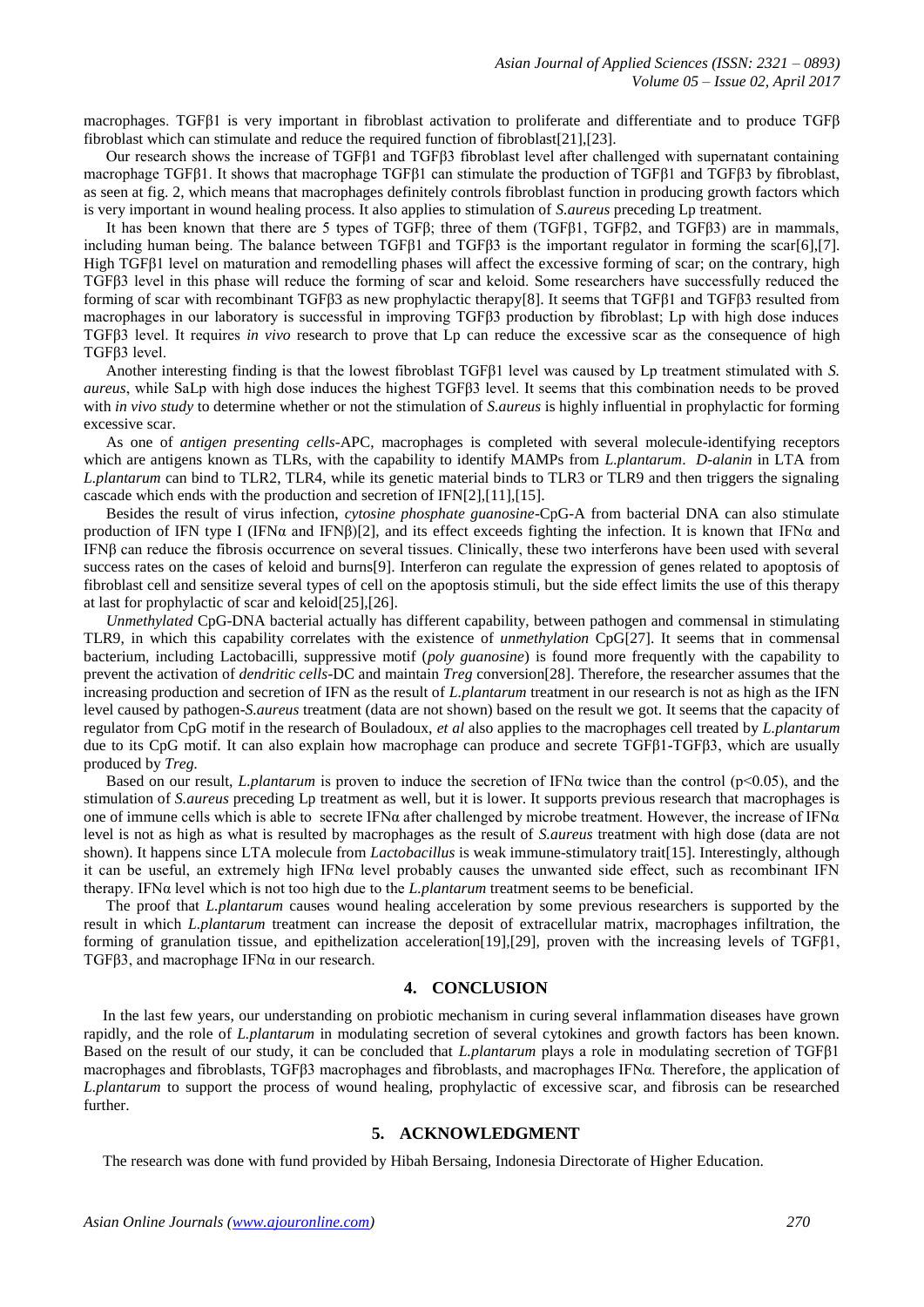*Asian Journal of Applied Sciences (ISSN: 2321 – 0893) Volume 05 – Issue 02, April 2017*



**Figure 1.** Effects of SaLp and Lp treatment on macrophage cells and fibroblasts culture of different cytokines in rats. The cytokine levels determined by Elisa for TGFβ1-(1a-1b), TGFβ3-(1c-1d), and IFNα-(1e) from RPMI as control, *L.plantarum*-Lp, *S.aureus-L.plantarum*-SaLp, and *S.aureus*-Sa. Data shown are the means ± SD of 3 animals. P values for all significant comparison  $(p<0.05)$  are represented.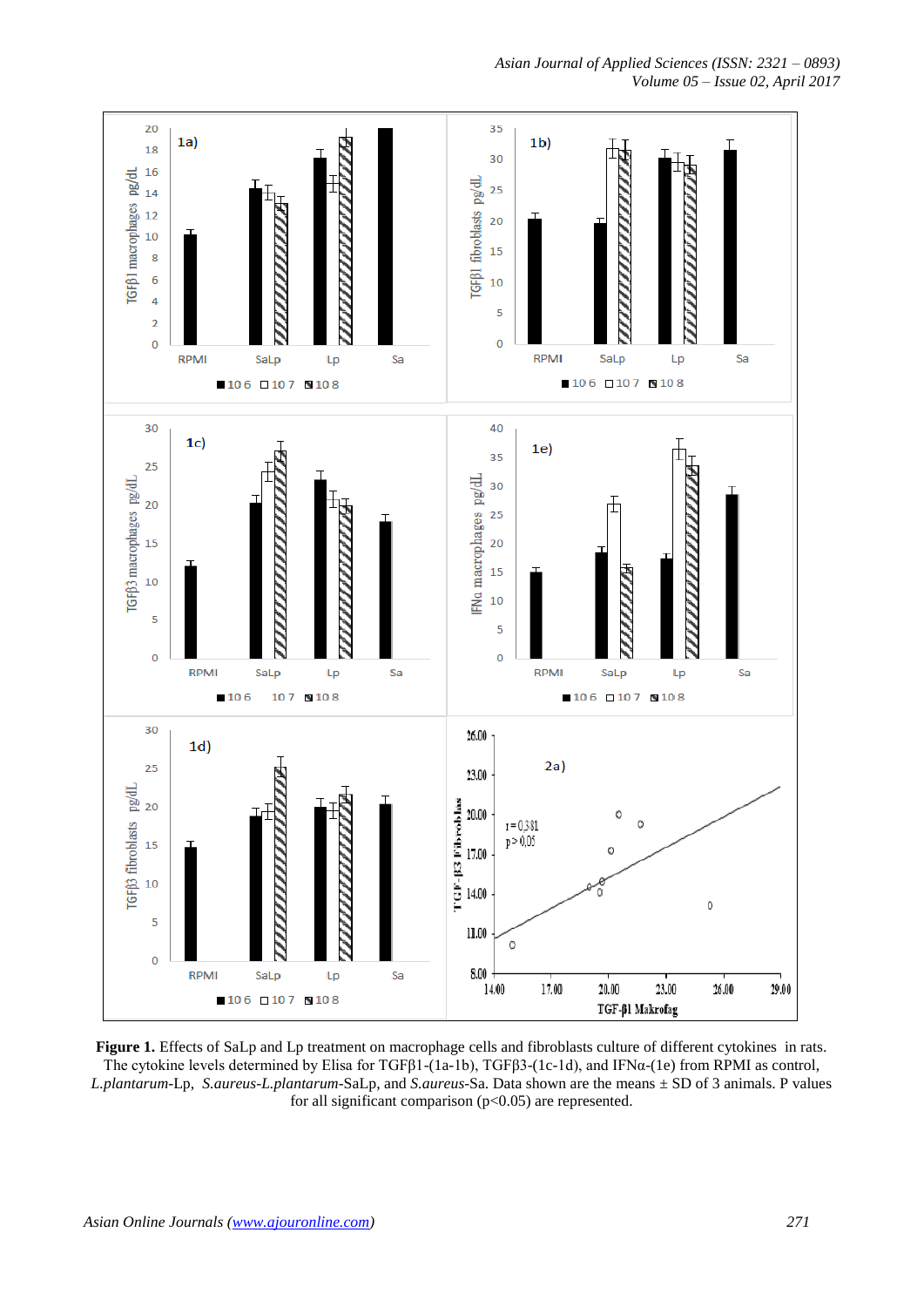

**Figure 2**. The relationships between TGFβ1 macrophages-TGFβ3 fibroblasts (2a), TGFβ1 macrophages TGFβ1 fibroblasts (2b), and TGFβ3 macrophages TGFβ3 fibroblasts (2c), were determined by the Pearson correlation analysis. Data are presented as means  $\pm$  SD and significance is denoted as  $p<0.05$ 

# **6. REFERENCES**

- [1] G. Caramia, A. Atzei, and V. Fanos, "Probiotics and the skin," *Clin. Dermatol.*, vol. 26, no. 1, pp. 4–11, 2008.
- [2] M. Colonna, "TLR pathways and IFN-regulatory factors: To each its own," *Eur. J. Immunol.*, vol. 37, no. 2, pp. 306–309, 2007.
- [3] M. Miettinen *et al.*, "Nonpathogenic Lactobacillus rhamnosus activates the inflammasome and antiviral responses in human macrophages © 2012 Landes Bioscience . Do not distribute," vol. 3, no. 6, pp. 510–522, 2012.
- [4] E. Savilahti, "Probiotics in the Treatment and Prevention of Allergies in Children," *Biosci. Microflora*, vol. 30, no. 4, 2016.
- [5] S. Barrientos, O. Stojadinovic, M. S. Golinko, H. Brem, and M. Tomic-Canic, "Growth factors and cytokines in wound healing," *Wound Repair Regen.*, vol. 16, no. 5, pp. 585–601, 2008.
- [6] L. Satish and S. Kathju, "Cellular and molecular characteristics of scarless versus fibrotic wound healing," *Dermatol. Res. Pract.*, vol. 2010, no. 1, 2010.
- [7] J. W. Penn, A. O. Grobbelaar, and K. J. Rolfe, "The role of the TGF-β family in wound healing, burns and scarring: a review.," *Int. J. Burns Trauma*, vol. 2, no. 1, pp. 18–28, 2012.
- [8] M. Taglietti, C. N. Hawkins, and J. Rao, "Novel topical drug delivery systems and their potential use in acne vulgaris.," *Skin Therapy Lett.*, vol. 13, no. 5, pp. 6–8, 2008.
- [9] G. D. Kalliolias and L. B. Ivashkiv, "Overview of the biology of type I interferons.," *Arthritis Res. Ther.*, vol. 12, no. Suppl 1, pp. 1–9, 2010.
- [10] J. Bekisz, S. Baron, C. Balinsky, A. Morrow, and K. C. Zoon, "Antiproliferative properties of type I and type II interferon," *Pharmaceuticals*, vol. 3, no. 4, pp. 994–1015, 2010.
- [11] S. Lebeer, J. Vanderleyden, and S. C. J. De Keersmaecker, "Genes and Molecules of Lactobacilli Supporting Probiotic Action," vol. 72, no. 4, pp. 728–764, 2008.
- [12] M. P. Rodero and K. Khosrotehrani, "Skin wound healing modulation by macrophages," *Int. J. Clin. Exp.*